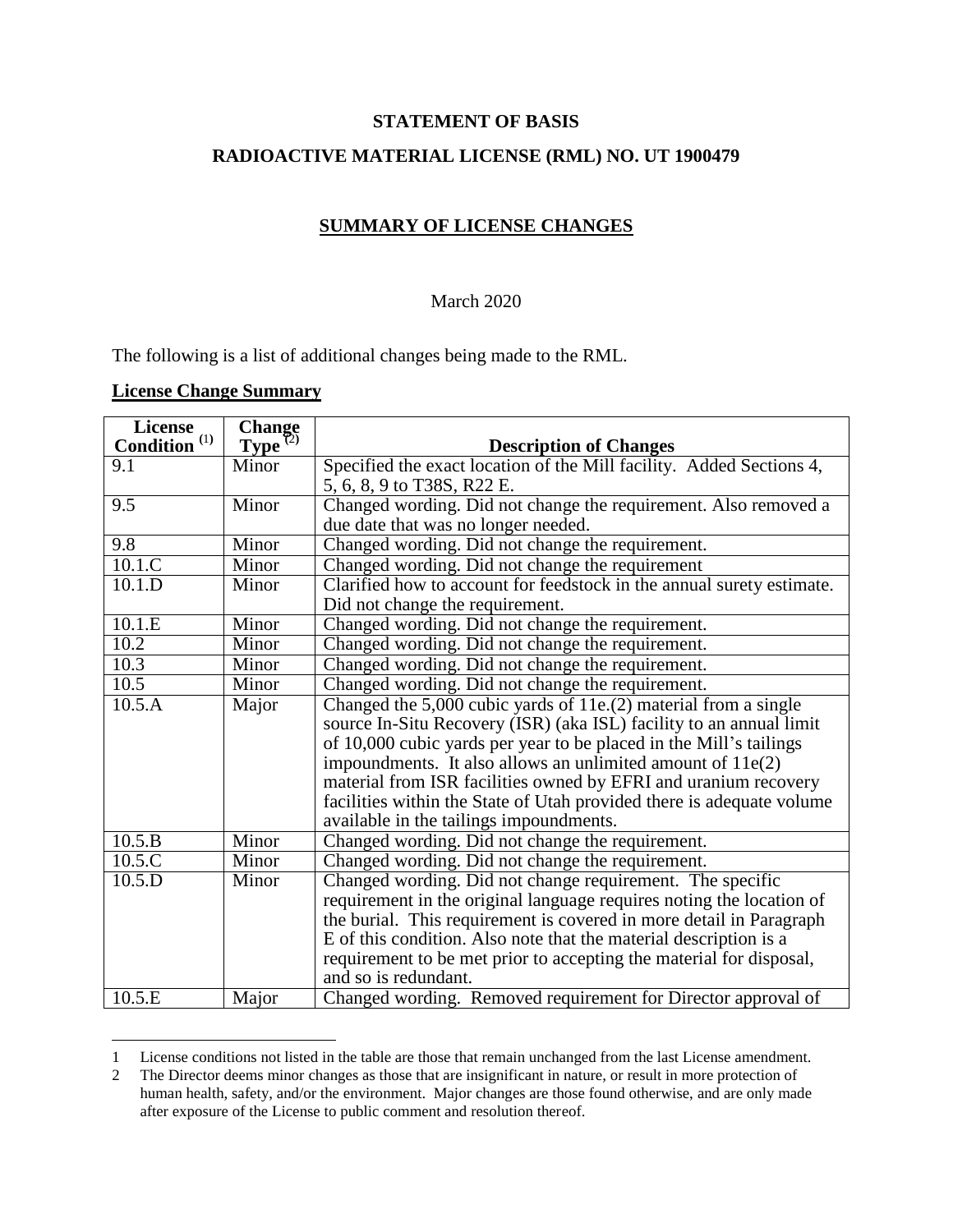| <b>License</b>                  | Change<br>Type <sup>(2)</sup> |                                                                                        |
|---------------------------------|-------------------------------|----------------------------------------------------------------------------------------|
| <b>Condition</b> <sup>(1)</sup> |                               | <b>Description of Changes</b>                                                          |
|                                 |                               | the related SOP, as the requirement has already been met. Changing                     |
|                                 |                               | the reference from ISL to 11e.(2) byproduct material brings the                        |
|                                 |                               | license into conformity with 101 CFR 40 Appendix A Criterion 2                         |
|                                 |                               | language.                                                                              |
|                                 |                               | This change allows disposal of $11e(2)$ material rather than the                       |
|                                 |                               | previously designated ISL decommissioning debris. The material                         |
|                                 |                               | change to this language is to include uranium mill tailings in                         |
|                                 |                               | addition to the decommissioning debris. This is done to capture any                    |
|                                 |                               | additional material disposed under License Condition 10.5.A.                           |
|                                 |                               | Removes language requiring segregation of 11e.(2) byproduct by<br>source.              |
| $10.5 \text{ F}$                | Minor                         | Changed wording to align more closely with 10 CFR 40 Appendix A                        |
|                                 |                               | Criterion 2. Changed the due date of the Annual ISL report from                        |
|                                 |                               | November 1 to February 1 of the following year and required its                        |
|                                 |                               | inclusion in the Annual Technical Evaluation Report.                                   |
| $\overline{10.8}$               | Minor                         | Removed the Sequoyah Fuels Alternate feed from the list of                             |
|                                 |                               | approved alternate feeds and put the License Condition in "Reserve"                    |
| 10.10                           | Major                         | Adding the Silmet uranium bearing material to the list of approved<br>alternate feeds. |
| 10.12                           | Major                         | Adding the Moffat Tunnel uranium bearing material to the list of                       |
|                                 |                               | approved alternate feeds.                                                              |
| 10.20                           | Minor                         | Removed the reference to the Utah Division of Radiation Control                        |
| 11.2.B                          | Minor                         | Add Language for Th-232 and Ra-228 that was added to                                   |
|                                 |                               | Environmental Protection Manual in Amendment 7.                                        |
| 11.3                            | Minor                         | Changed wording. Did not change the requirement.                                       |
| 11.4                            | Minor                         | Clarified when sampling feed material was needed.                                      |
| 11.7                            | Minor                         | Changed wording. Did not change the requirement.                                       |
| 11.7.B                          | Minor                         | Changed the requirement to maintain the area of the impoundment                        |
|                                 |                               | represented by each monitoring point, and to assure installation of a                  |
|                                 |                               | sufficient number of monitoring points. This change responds to the                    |
|                                 |                               | revision to License Condition 10.5.                                                    |
| 11.7.H                          | Minor                         | Changed wording. Did not change the requirement.                                       |
| 11.8                            | Minor                         | Changed wording. Did not change the requirement.                                       |
| 12.2                            | Minor                         | Changed the submittal due date of the report. Did not change the                       |
|                                 |                               | requirement.                                                                           |

# **Explanation of Changes:**

**License Condition 9.1:** It was brought to the attention of the Division during the license renewal process by a member of the public that Sections 4, 5, 6, 8 and 9 of T387S, R22 E were inadvertently excluded from Amendment 8. This change is to correct a clerical error and does not affect health and safety at the Mill. This is a considered a Minor change.

**License Condition 9.5:** Changed the word "waste" with 11e.(2) byproduct material and plantgenerated waste. Changed the words "tailing disposal cell" to "conventional or nonconventional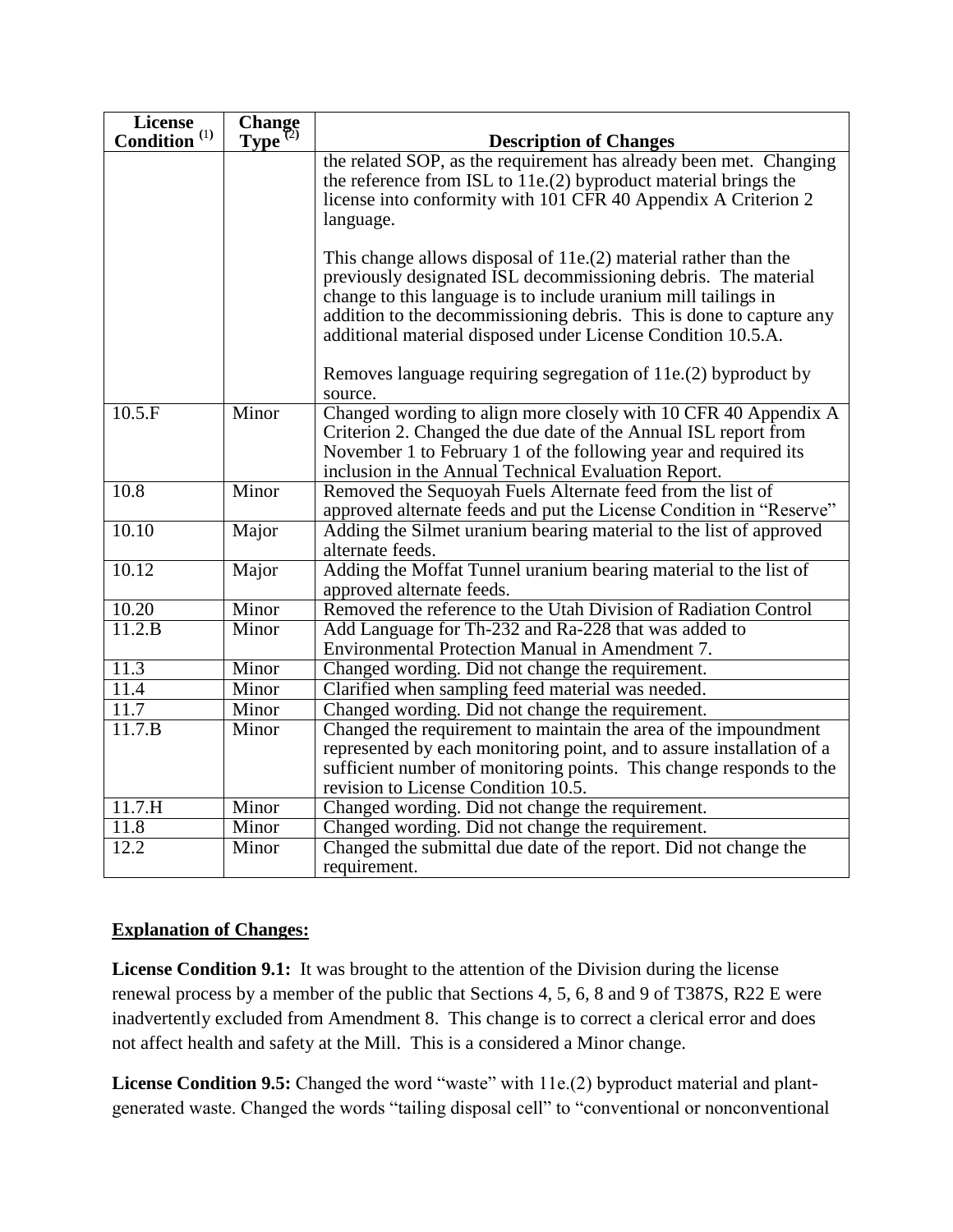impoundments." These changes are made to use correct terminology in the License. Specifically, these changes reflect terminology in 40 CFR Part 61 Subpart W, which governs radon emission (conventional or nonconventional impoundment) and with the definition of 11e.(2) byproduct material in the Atomic Energy Act so as to avoid confusion with radioactive *wastes*, i.e. low-level, high-level, etc. Byproduct material as defined under 11e.(2) is not the same thing as *waste*, a term that has a specific and narrow meaning in the radiological regulatory lexicon, and proper usage will provide clarity. Removed the date March 4, 2018 from the last paragraph because the date is no longer needed. These are minor changes because the changes do not change the requirement of the license condition. Removed the acronym "UAC" at the recommendation of the State of Utah Attorney General's Office because it is not needed.

**License Condition 9.8:** Replaced the word "waste" at two different locations with the word "mill" and "material" to use correct terminology in the License. This is a minor change because it does not change the requirement of the license condition.

License Condition 10.1.D: This condition has been modified to clarify how the licensee is to capture alternate feed and equivalent feed material disposal costs in the surety. This change is deemed minor because it is a clarification, and does not fundamentally change the requirement.

License Condition 10.1.E: Changes the words "the tailings" to "conventional and nonconventional". These changes are made to use correct terminology in the license. These are minor changes because they do not change the requirement of the license condition.

License Condition 10.2: Changes the words "the tailings" to "conventional and nonconventional". These changes are made to use correct terminology in the license. These are minor changes because they do not change the requirement of the license condition.

**License Condition 10.3:** Added the words conventional and nonconventional to the first sentence. Replaced the word "cell" with the word "impoundment" throughout the license condition. These changes were made to use proper terminology in the license. This is a minor change because it does not change the requirement in the license.

**License Condition 10.5:** The Licensee requested a change in the license to allow receipt of greater quantities of materials from in situ uranium recovery (ISR; also known as in situ leach, or ISL) facilities. The Director also chose this opportunity to add the other of 11e.(2) material, i.e., uranium mill tailings, to the list of materials acceptable for disposal at the mill site. Mill tailings must originate inside the boundaries of the State of Utah to qualify under the proposed amendment.

Upon examination, staff learned that the current license limits were not set in response to demonstrated health effects concerns or other scientific analysis. Given that the materials being received would conform to the definition of 11e.(2) material, which the license allows the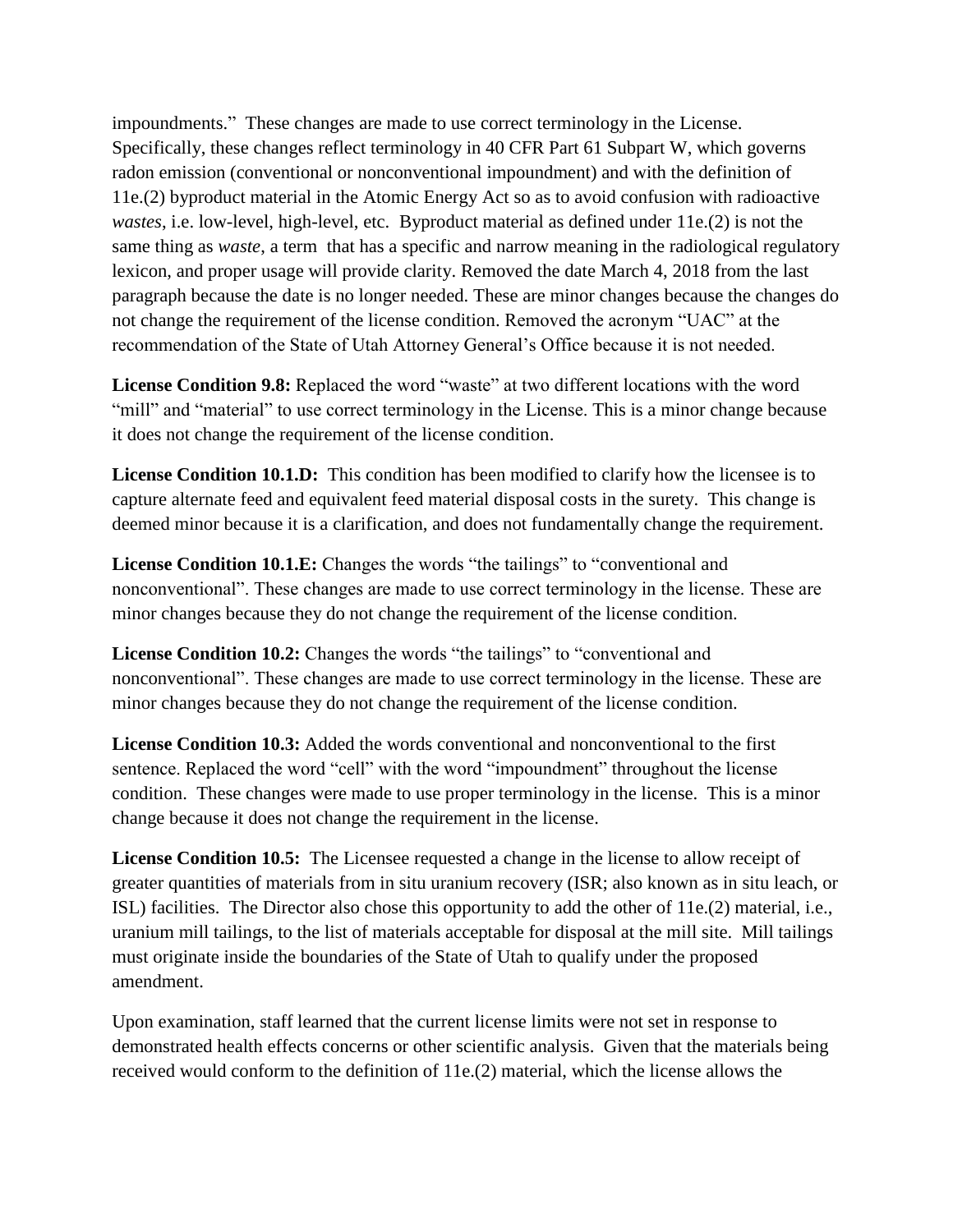licensee to receive, possess and dispose, the Director, upon advice of staff, determined that changes in the quantities would not increase the impact to human health and the environment.

Moreover, on rare occasions, small quantities of uranium mill tailings have been discovered as backfill at home construction sites, or in other unexpected places in the state. Typically, robust efforts are made to find and remove all tailings from such public places during decommissioning of mill sites. These discoveries are uncommon. However, when these situations arise, disposal of the tailings becomes challenging. This license change provides a safe alternative means of responding to uncommon discoveries of tailings that were missed during previous cleanups. It should be noted that current regulations do not allow transporting tailings offsite for use as fill material as was sometimes done in the past. Inasmuch as the materials involved are virtually identical to material in the tailings impoundments, the risk to human health and the environment remains unchanged as a result of this revision. The condition is also consistent with Nuclear Regulatory Commission policy to reduce the proliferation of 11e.(2) byproduct disposal facilities10 CFR 40 Appendix A Criterion 2.

**License Condition 10.5.A:** The disposal of 11e.(2) material from other uranium recovery facilities is in regulation in 10 CFR 40 Appendix A Criterion 2. The State of Utah adopted 10 CFR 40 Appendix A Criterion 2 in UAC R313-24-4.

Originally, the Mill owners requested (letter dated May 20, 1993), and the NRC proposed allowing the mill to receive 10,000 cubic yards of material from individual sources of ISR (a.k.a. ISL) decommissioning debris over the life of the mill. The NRC reduced the limit to 5,000 cubic yards at the request of the State of Utah. This all occurred prior to Utah being granted authority to manage the radioactive materials program as an Agreement State. No technical justification was provided at the time for either the 10,000 cubic yard limit or the 5,000 cubic yard limit

As a matter of law, IRS waste material is classified as 11e.(2) byproduct material and is radiologically similar to the tailings produced at the mill. Furthermore, the material contains no RCRA material that would disqualify it from acceptance at the mill for disposal. Any waste stream containing forbidden RCRA components does not qualify as 11e.(2) byproduct material, but would be considered a mixed waste, requiring disposal elsewhere. Since 1993, the mill has received ISR waste material from several sources, most of which had a radiological signature at or near background.

The change to 10,000 cubic yards per year is consistent with the NRC original approval of ISR disposal as that approval relied on 10 CFR 20 Appendix A Criterion 2 (the desire to prevent proliferation of small disposal sites) for its justification. As long as the material meets the definition of 11e.(2) byproduct material, changing the requirement to an annual limit does not affect the health and safety at the Mill. Finally, the NRC, has a policy to prevent the proliferation of 11e.(2) facilities. This amendment is in accordance with NRC policy and will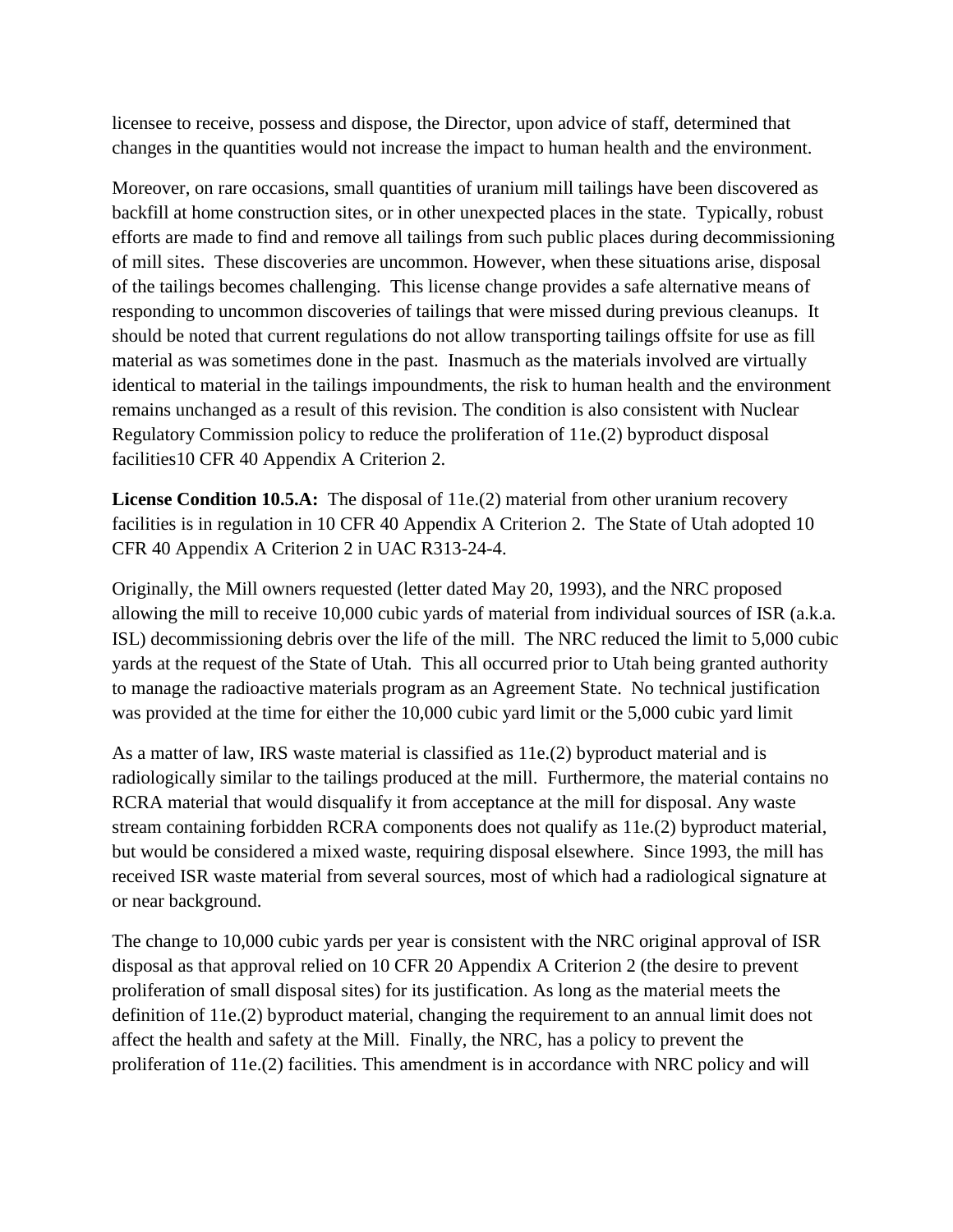facilitate the transfer of responsibility for this waste to the federal government upon decommissioning.

License Condition 10.5.B: Updated the reference to ISL (in situ leach recovery) to the more current ISR (in situ recovery). Both mean the same thing, but the NRC is changing its usage in its newer literature and on its website. The State of Utah is following suit. The NRC website includes a glossary of terms. The following is quoted from the entry for in situ recovery: "In situ recovery[:] One of the two primary recovery methods that are currently used to extract uranium from ore bodies where they are normally found underground (in other words, in situ), without physical excavation. Also known as 'solution mining' or in situ leaching" (see [https://www.nrc.gov/reading-rm/basic-ref/glossary/in-situ-recovery-isr.html\)](https://www.nrc.gov/reading-rm/basic-ref/glossary/in-situ-recovery-isr.html). The other primary recovery method is conventional milling, of which the White Mesa Mill is an example. No requirement is changed, and so this change has no effect on the health and safety at the mill.

**License Condition 10.5.C:** Replace ISL with ISR, waste with byproduct, and cell with impoundment. These changes update and tighten language. This is a minor change because it does not change the requirement in the license.

License Condition 10.5.D: Changed wording and removed redundancies. The revision did not change any requirement. The specific requirement in the original language requires noting the location of the byproduct burials. This requirement is covered in more detail in Paragraph E of this condition. Also note that the requirement to include the material description duplicates a requirement to be met prior to accepting the material for disposal, and so is redundant. This change does not affect health or safety at the mill.

**License Condition 10.5.E:** Except for the deletion of Paragraph (3), the changes to this condition involve updating language to be more consistent with the underlying State and Federal regulations. These changes do not affect any requirement, and thus do not affect the health and safety at the mill.

Changing the reference from ISL decommissioning debris to 11e.(2) byproduct material has the effect of adding mill tailings to the materials covered by this condition. This became necessary because of the changes made to Condition 10.5.A. Because there is little or no difference in the hazard between tailings and in situ recovery decommissioning debris, this change does not affect health and safety at the mill.

Paragraph 3 deals with segregation of buried material according to source. The Division now sees this requirement as counterproductive. The materials that are authorized for burial at the mill have the same hazard; i.e., uranium or its daughter products and, possibly, fluids associated with milling. These materials are already all present in the mill's tailings. There is no health, safety, or environmental justification to require segregation. In fact, the opposite is true. Requiring segregation by source results in multiple excavations being open at any given time to receive byproduct material for disposal, which is both a safety concern for workers onsite and a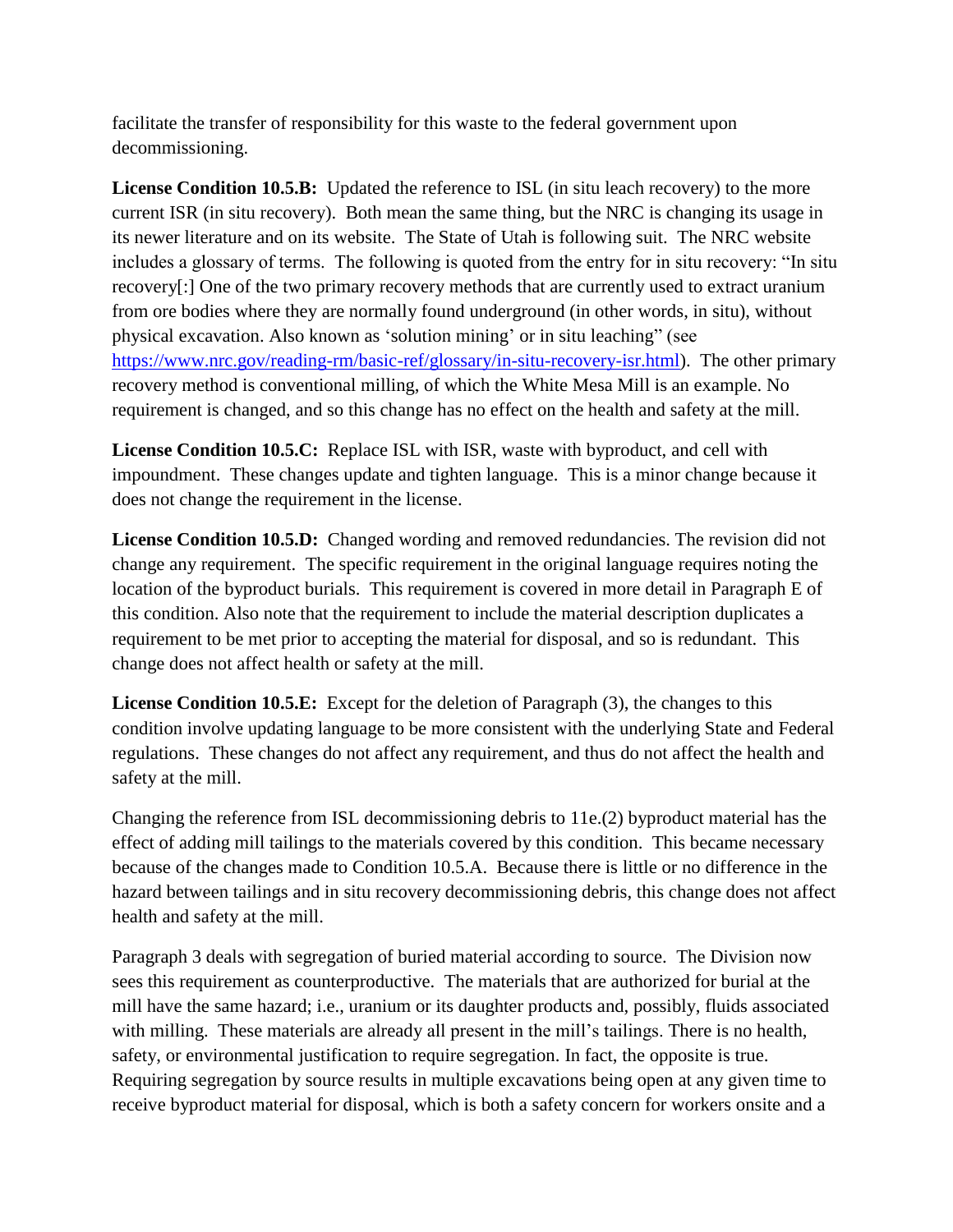source of inefficiency. The removal of Paragraph 3, therefore, improves safety at the mill for Mill workers.

Inasmuch as this change removed a requirement, the change was deemed major.

**License Condition 10.5.F:** Changed wording to bring the license more in alignment with current NRC usage. These changes did not alter any requirements.

Removed the due date for submitting the annual summary of 11e.(2) byproduct material receipts, then required the report be included with the Annual Technical Evaluation Report. The report will be received annually, as before, but at a different time (March 1 as opposed to November 1 of each year). The revised submittal date makes the information in the report more useful to the Division because its new delivery date coincides with the annual surety review, which commences the following month. Including it with the Annual Technical Evaluation Report consolidates related work into an easier to track whole.

Inasmuch as the changes do not make a substantive change to requirements, they do not affect the health and safety at the mill. As a result, this part of the amendment is considered minor.

**License Condition 10.8:** The Sequoyah Fuels project is completed and all of the material has been processed. Therefore, this License Condition is no longer needed. The License Condition will be put into "Reserve" so the number can be reused a future licensing action. This change does not affect the health and safety at the Mill. This is considered a minor change.

**License Condition 10.10:** The License Condition is being taken out of "Reserve" and will be used for a new alternate feed. The Silmet uranium bearing material will be approved by License Condition. See the Technical Evaluation and Environmental Assessment for the Silmet uranium bearing material.

**License Condition 10.12:** The License Condition is being taken out of "Reserve" and will be used for a new alternate feed. The Moffat Tunnel uranium bearing material will be approved by License Condition. See the Technical Evaluation and Environmental Assessment for the Moffat Tunnel uranium bearing material.

**License Condition 10.13:** The License Condition is being taken out of "Reserve" and will be used for alternate feeds from water treatment facilities that are similar to the Moffat Tunnel and Dawn Mining alternate feeds. Applications to accept this type of the feed material will need to be submitted to the Division. The Division will have to review the application to confirm that the requested material meets the definition of an alternate feed and an equivalent feed. The Mill will not be allowed to receive the material until the Division responds in writing to the application. See the Technical Evaluation and Environmental Assessment for the Moffat Tunnel uranium bearing material.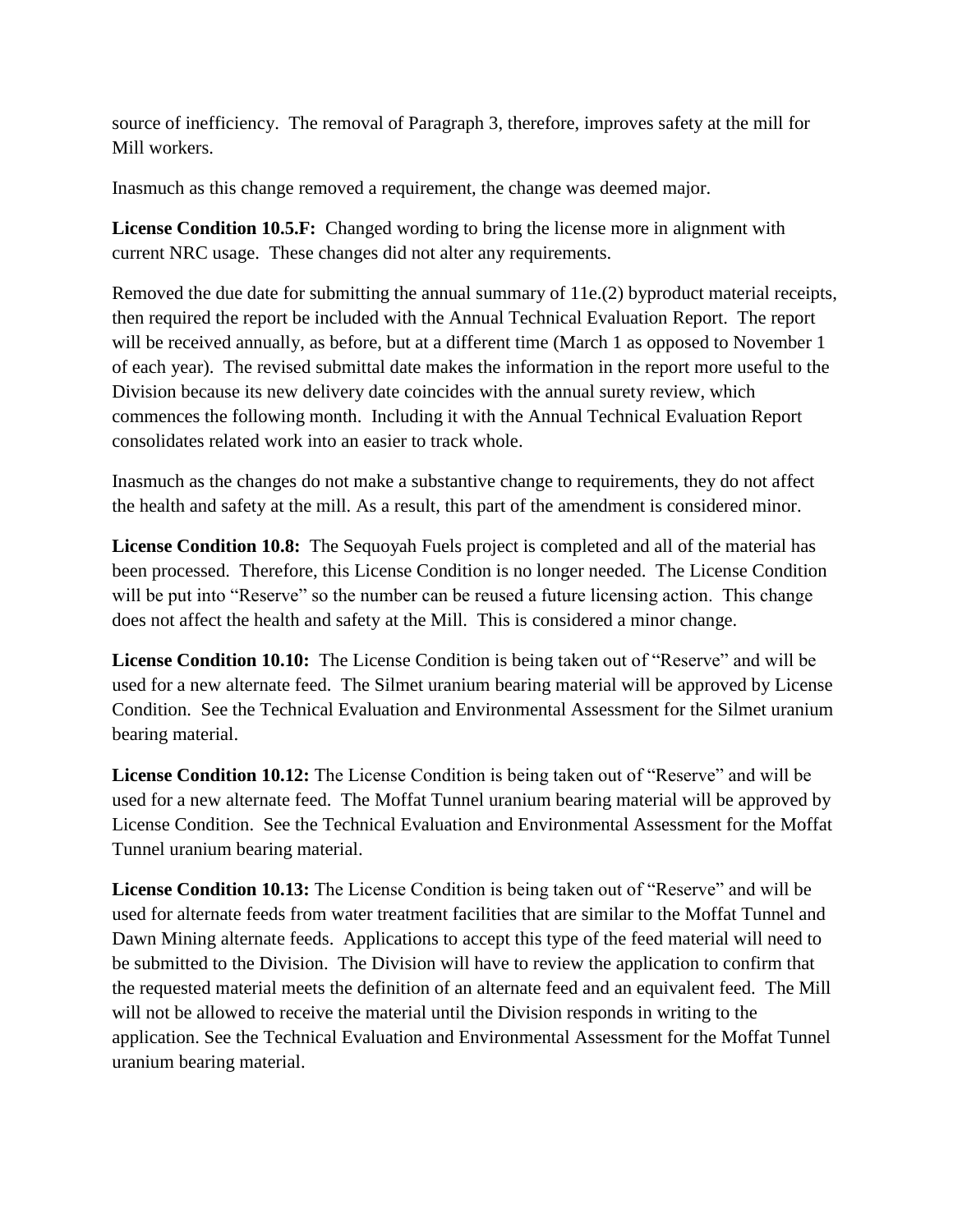**License Condition 10.14:** The License Condition is being taken out of "Reserve" and will be used for alternate feeds from rare earth mineral facilities that are similar to Silmet, Fansteel and Cabot alternate feeds. Applications to accept this type of the feed material will need to be submitted to the Division. The Division will have to review the application to confirm that the requested material meets the definition of an alternate feed. The Mill will not be allowed to receive the material until the Division responds in writing to the application. See the Technical Evaluation and Environmental Assessment for the Silmet uranium bearing material.

**License Condition 11.2.B:** Added Ra-228 and Th-232 to the list of isotopes to analyze for in surface water sampling. This is done to be consistent with the changes to environmental monitoring that was done in Amendment #7. This is a minor change.

License Condition 11.3: Replaced the word "cell" with "impoundment" throughout the license condition. This change is to use proper terminology in the license. This is Minor change because it does not change the requirement of the license condition.

**License Condition 11.4:** Clarified when sampling feed material is required at the Mill. To keep within ALARA goals at the Mill and to reduce the exposure to Mill personnel, this change only requires sampling of new feed material that has not been previously sampled. It does not require continued sampling of material that has been received and sampled.

License Condition 11.7: Replaced the words "tailings management cell" with "conventional impoundment", "cell" with "impoundment", and the acronym "ISL" with its equivalent, "ISR" throughout the license condition. This change is to use proper terminology in the license. This is minor change because it does not change a substantive requirement of the license condition.

**License Condition 11.7.B**: Replace "ISL" with "11e.(2) byproduct material" or "byproduct" material." This is done to bring the language in the license in line with the correct vocabulary, and to capture tailings in the areas where settlement is being monitored. This corresponds with changes to License Condition 10.5. The net effect is to require monitoring points as frequently on the surface after the changes to License Condition 10.5 as prior to those changes. This change is minor because it reaches the same end point in terms of areal coverage and number of settlement monitors as the original requirement.

License Condition 11.7.H: Replaced the words "tailings management cell" with "conventional impoundment", "cell" with "impoundment", and the acronym "ISL" with its equivalent, "ISR" throughout the license condition. This change is to use proper terminology in the license. This is Minor change because it does not change the requirement of the license condition.

**License Condition 11.8:** Replaced the words "tailings management cells" with "impoundments". This change is to use proper terminology in the license. This is Minor change because it does not change the requirement of the license condition.